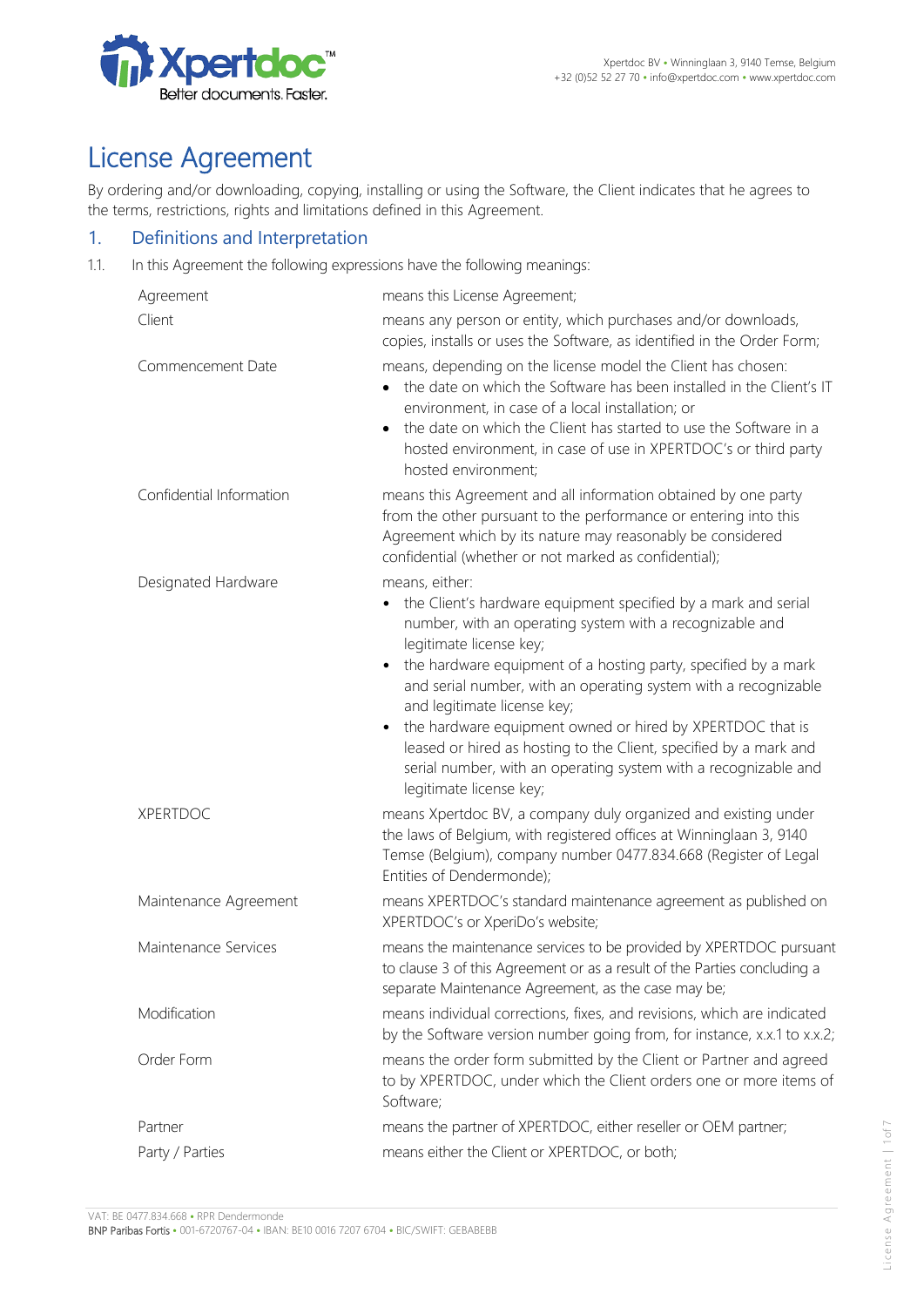

| Period   | means the period for which the license is granted, and which can be<br>either, as determined in the Order Form:<br>perpetual; or<br>$\bullet$<br>subscription, limited in time ("software as a service arrangement" or<br>otherwise), for the duration of the period convened in the Order<br>Form:                                                                                                                                                                                                                                                                                                                                                                                                                                                                                                                                                                              |
|----------|----------------------------------------------------------------------------------------------------------------------------------------------------------------------------------------------------------------------------------------------------------------------------------------------------------------------------------------------------------------------------------------------------------------------------------------------------------------------------------------------------------------------------------------------------------------------------------------------------------------------------------------------------------------------------------------------------------------------------------------------------------------------------------------------------------------------------------------------------------------------------------|
| Software | means:<br>the machine-readable object code (no source code) of the<br>$\bullet$<br>XperiDo software, developed by and owned by XPERTDOC, that is<br>made available by XPERTDOC as described in the Order Form,<br>whether embedded on disc, tape, or other media or<br>downloadable from a secured section on the XPERTDOC's or<br>XperiDo's website;<br>• the published user manuals and documentation that XPERTDOC<br>makes generally available for the Software ("Documentation");<br>subject to entitlement by the Client thereto, the Modifications, the<br>Updates and the Upgrades;<br>all abovementioned items, but physically changed, improved,<br>$\bullet$<br>labelled, redeveloped or custom made (subject to XPERTDOC's<br>ownership) to fulfil a specific order of the Client (the "Custom-<br>made Software");<br>all authorized copies of the foregoing items. |
| Update   | means a release of the Software which corrects faults, adds<br>functionality or otherwise amends or Upgrades the Software, but<br>which does not constitute an Upgrade; an Update shall be indicated<br>by the Software version going from, for instance, x.1 to x.2.                                                                                                                                                                                                                                                                                                                                                                                                                                                                                                                                                                                                            |
| Upgrade  | means a new version of the Software, usually consisting of several<br>bundled improvements, adjustments and reviews. An Upgrade shall<br>be indicated by the Software version going, for instance, from 1.x.x to<br>2.0.                                                                                                                                                                                                                                                                                                                                                                                                                                                                                                                                                                                                                                                         |
|          |                                                                                                                                                                                                                                                                                                                                                                                                                                                                                                                                                                                                                                                                                                                                                                                                                                                                                  |

1.2. Headings are included only for convenience and shall not serve to interpret the Agreement.

# 2. Grant of License

- 2.1. XPERTDOC grants to the Client, and the Client accepts, subject to the terms and conditions specified in this Agreement, a personal, non-exclusive and non-transferable license to use the Software on the Designated Hardware for the Period for Client's own internal purposes and business operations.
- 2.2. The Client only acquires the use of rights of the Software. Nothing in this Agreement will entitle the Client to receive the source code of the Software, in whole or in part.
- 2.3. The Client agrees that:
	- he shall not make the Software available in any form for the use or benefit of any third party and agrees to take all reasonable steps to ensure that the Software is not disclosed or duplicated by any of its agents or employees in breach of the provisions of this Agreement;
	- he will not permit any other person to use the Software, whether on a time-sharing, remote job entry, or other multiple-user arrangement;
	- he may make a reasonable number of back-up archival copies of the Software and any related Modifications, Updates, or Upgrades;
	- he will reproduce all confidentiality and proprietary notices on each of these copies and maintain an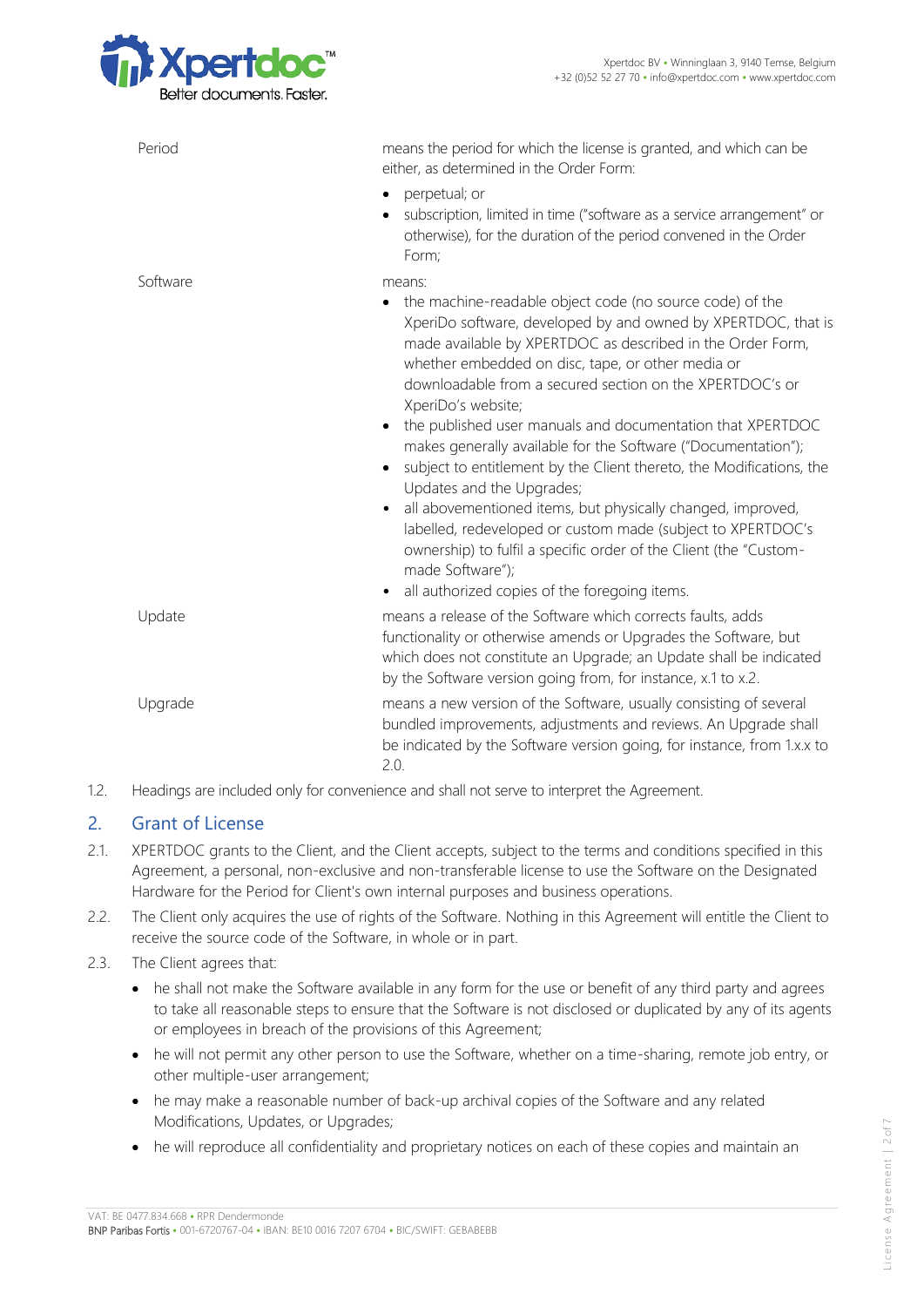

accurate record of the location of each of these copies. The Client may not otherwise copy, translate, modify, adapt, decompile, disassemble, reverse engineer or create derivative works on the basis of the Software, except as and to the extent specifically authorized by applicable law;

- he shall not, at any time, sub-license, sublease, sub-host, sell or give away control of any portion of the Software. The Software is protected by either a temporary or permanent license-key. In no event will the Client deactivate the security codes related to the Software or crack the related license-keys.
- He shall not, at any time, use the Software for more users and/or pages than the number of users and/or pages ordered. If the Client wants to use the Software for more users and/or pages, he needs to inform XPERTDOC immediately in order to buy additional users and/or pages. XPERTDOC reserves the right to regulate the number of users and/or pages backwards in time.
- 2.4. The Client is exclusively responsible for the supervision, management and control of its use of the Software, including, but not limited to, providing all reasonable measures for detecting promptly and minimizing the effect of any errors, failures or interruptions that might occur in using the Software. The Client is solely responsible for the (technical) skills and abilities of his agents and employees involved with (the use of) the Software.

## 3. Pricing and payment conditions

- 3.1. The Client shall pay to XPERTDOC a remuneration for the license granted pursuant to clause 2. The remuneration shall be either, as determined in the Order Form:
	- A one-time license fee for the Period (if the license is granted perpetually), as described in the Order Form, in which case Maintenance Services are included in the price for year one (1). The Maintenance Services will be renewed annually for successive Periods of one (1) year, unless terminated at the latest three (3) months prior to expiry. Prior to the full payment, the Client shall obtain a temporary license key. After full payment, the Client shall obtain a permanent license key;
	- A recurring fee for one or more parts of the Period, as described in the Order Form, if the Software is provided under a time-limited model (subscription). If no Period is defined in the Order Form, the Period shall be one (1) year, renewed annually for successive Periods of one (1) year, unless terminated at the latest three (3) months prior to expiry. The Period can be also (i) one (1) month, renewed monthly for successive Periods of one (1) month, (ii) three (3) months, renewed quarterly for successive Periods of three (3) months, (iii) six (6) months, renewed each semester for successive Periods of six (6) months, unless terminated at the latest three (3) months in prior to the end date. In this case, the license fee also includes Maintenance Services, which shall be provided in accordance with the Maintenance Agreement. XPERTDOC shall provide a time-limited key for each Period, upon payment of the recurring license fee.
- 3.2. All charges payable by the Client hereunder shall be paid within fourteen (14) days after the invoice date.
- 3.3. The license fees and any additional charges payable under this Agreement are exclusive of VAT.
- 3.4. If any sum payable under this Agreement is not paid by the Client within the due date, without prejudice to XPERTDOC's other rights and remedies (including the right to claim higher proven damages), XPERTDOC shall be entitled to charge interest on such sum at the rate of 1% per commenced month, as well as a fixed amount of compensation of 10% of the unpaid amount, with a minimum of 125 EUR. XPERTDOC shall also be entitled to withhold any license key or to suspend the use of any specific license key until full payment is obtained.
- 3.5. The Client shall not be entitled to assert any credit, set-off or counterclaim against XPERTDOC in order to justify withholding payment of any amounts due under this Agreement (whether in whole or in part).
- 3.6. The Client acknowledges and agrees that any failure to comply with the terms of clause 3 shall constitute a material breach of this Agreement.
- 3.7. XPERTDOC shall be entitled to apply a price index mechanism to all recurring license fees and charges due under this Agreement, annually on the anniversary of the Commencement Date, in accordance with the following formula: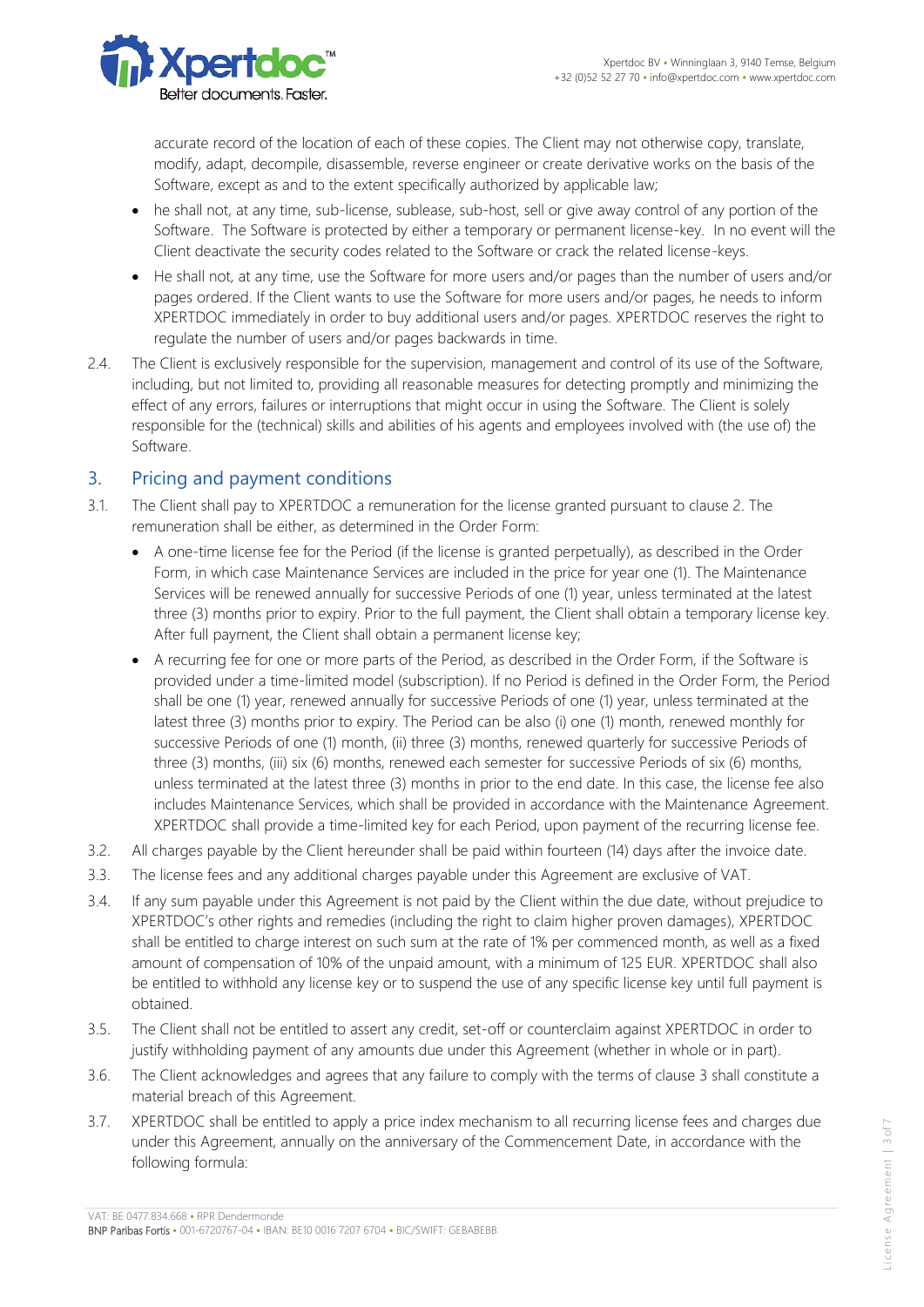

New Charge = Old Charge x  $[0,2 + 0,8 \times$  (Current Index / Base Index)]

Old Charge = the charge applicable at the indexation date.

Current Index = Agoria index (national average) for salary costs and social charges of the month preceding the index date.

Base Index = Agoria index (national average) for salary costs and social charges of the month preceding the Commencement Date or, in case indexation has already been applied, the month preceding the date of the last indexation.

#### 4. Limited warranty

4.1. XPERTDOC warrants that the Software is in all material respects in conformity with XPERTDOC's published specifications that are in effect on the installation date of the Software.

The Client acknowledges that this warranty shall not apply if the Software malfunction is due to extrinsic causes, such as, without limitation:

- natural disasters, including smoke, water, earthquakes or lightning;
- electrical power fluctuations or failures;
- the neglect or misuse of the Software or other failure to comply with the instructions set forth in the Documentation;
- a correction or Modification of the Software not provided or approved in writing by XPERTDOC;
- the failure to promptly install a Modification, Update or Upgrade;
- a malfunction of the Client's hardware and/or communication equipment;
- the (wrong) combination of a Software with other non-XPERTDOC software;
- the incorrect use of the Software that violates the general rules of programming.
- 4.2. In no event, not even in the event that XPERTDOC would take care of the installation of a Software and/or the training of the Client, XPERTDOC provides any other warranty, whether express or implied, in relation to the Software, except for the mandatory legally provided warranties. In particular, XPERTDOC provides no warranties of any kind in relation to:
	- the merchantability and/or fitness of any Software for a particular purpose;
	- the compatibility of any Software with the software and/or the hardware of the Client and/or any third party;
	- the expectation of the Client that the Software will satisfy or may be customized to satisfy all or any of Client's specific requirements;
	- the uninterrupted or error-free use of the Software by the Client, regardless of whether such warranty would otherwise be imposed by contract, statute, course of dealing, custom and usage, or otherwise.
- 4.3. In case of physical delivery of the Software, the Client acknowledges that he shall promptly inspect all Software upon arrival at destination for defects and shortages. In case of download or installation by XPERTDOC, the Client acknowledges that he shall promptly inspect all Software upon arrival at destination for defects and shortages.
- 4.4. The Client shall notify XPERTDOC by e-mail, immediately confirmed by registered mail, of any shortage or apparent defects within two (2) days of receipt of the Software and of any other defects within seven (7) days of receipt of the temporary license-key. Should the Client fail to give such notification, the Software shall be deemed to be accepted. Any notification by the Client will provide sufficient detail with regard to the alleged defect or shortage.
- 4.5. In any case where the warranty under this clause 4 can be applied, XPERTDOC will, at no cost, either repair or replace the Software within a reasonable time. XPERTDOC reserves the right to decide whether it will repair or replace the deficient software media. The Client acknowledges that this warranty is limited to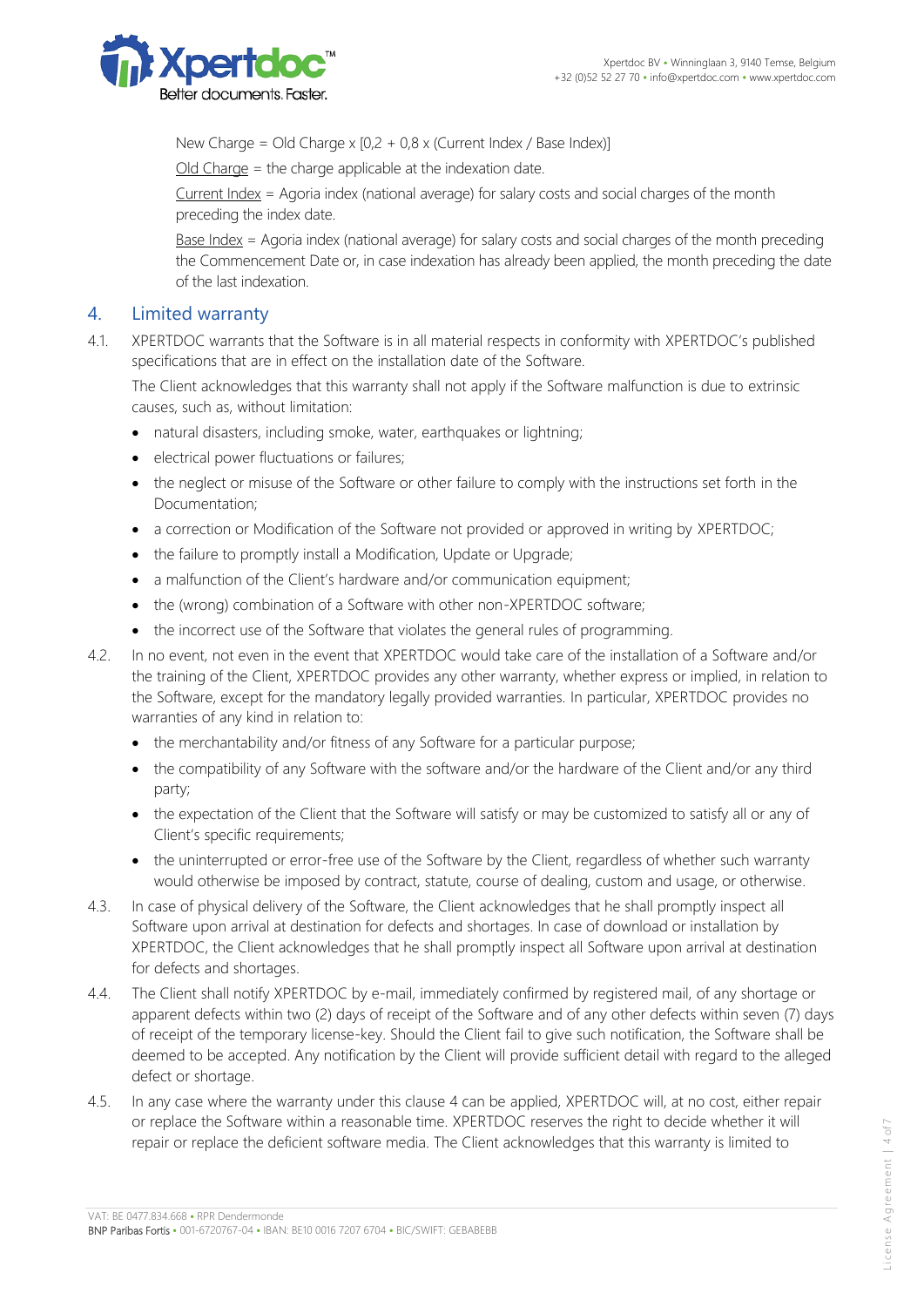

defects that are found to be due to XPERTDOC's manufacturing or testing procedures and not to the Client's or third party's developed applications or solutions with the Software.

#### 5. Limitation of liability

- 5.1. Except in case of fraud or intentional default, XPERTDOC shall not be liable for any indirect, incidental, consequential or similar damages or losses incurred by the Client (including, but not limited to, loss of profit revenue, data, goodwill, opportunity) in relation to the Software, whether these damages or losses were foreseeable or not.
- 5.2. Except in case of fraud or willful intent, the liability of XPERTDOC shall be limited to direct damages only and, to the lower of the following amounts: (i) 25.000 EUR or (ii) an amount equal to the amounts paid in that calendar year by the Client to XPERTDOC.
- 5.3. It is known and accepted by the Client that clauses 4 and 5 of this Agreement contain the exclusive remedy and XPERTDOC's exclusive and maximum liability for any and all breaches of warranty or other duties related to the Software.

#### 6. Title and ownership

- 6.1. All trademarks, service marks, patents, copyrights, trade secrets and other proprietary rights in and/or related to the Software are and will remain the exclusive property of XPERTDOC, whether or not specifically recognized or perfected under applicable law.
- 6.2. The Client shall not take any action that jeopardizes XPERTDOC's proprietary rights or shall not acquire any other rights in the Software than the limited use rights specified in clause 2 of this Agreement.
- 6.3. XPERTDOC will at no cost own all rights to any copy, translation, Modification, adaptation or derivation of the Software, including any improvement or development thereof or the development of custom-made Software. At XPERTDOC's first request, the Client will obtain the execution of any instrument that may be appropriate to assign these rights to XPERTDOC or perfect these rights in XPERTDOC's name.

#### 7. Indemnity

- 7.1. XPERTDOC shall indemnify the Client against any direct damages which may be awarded against it by an enforceable court decision or arbitration award, as a result of the Software being held to infringe a patent or copyright of a third party which exists as of the date of the acceptance in writing by XPERTDOC of the Client's Order Form, but only if:
	- the Client notifies XPERTDOC promptly by e-mail, immediately confirmed by registered mail, upon learning that a claim might be asserted;
	- XPERTDOC has the sole control over the defense of the claim and of any negotiations for its settlement or compromise;
	- the Client takes no action that is contrary to XPERTDOC's interests.
- 7.2. If a claim, as described in clause 7.1, may be or has been asserted, the Client will permit XPERTDOC, at XPERTDOC's option and expense, to:
	- procure the right to continue using the Software;
	- replace or modify the Software to eliminate the infringement while providing functionally equivalent performance, or;
	- accept the return of the Software and the refund to the Client of the amount actually paid to XPERTDOC for such Software, and to ensure the refund of a pro rata share of the license and maintenance fee that the Client has actually paid for the Period that the Software are not usable.
- 7.3. XPERTDOC shall have no indemnity obligation whatsoever in respect of the Client under this clause 7 if the patent or copyright infringement claim results from:
	- a correction or Modification of the Software not provided by XPERTDOC;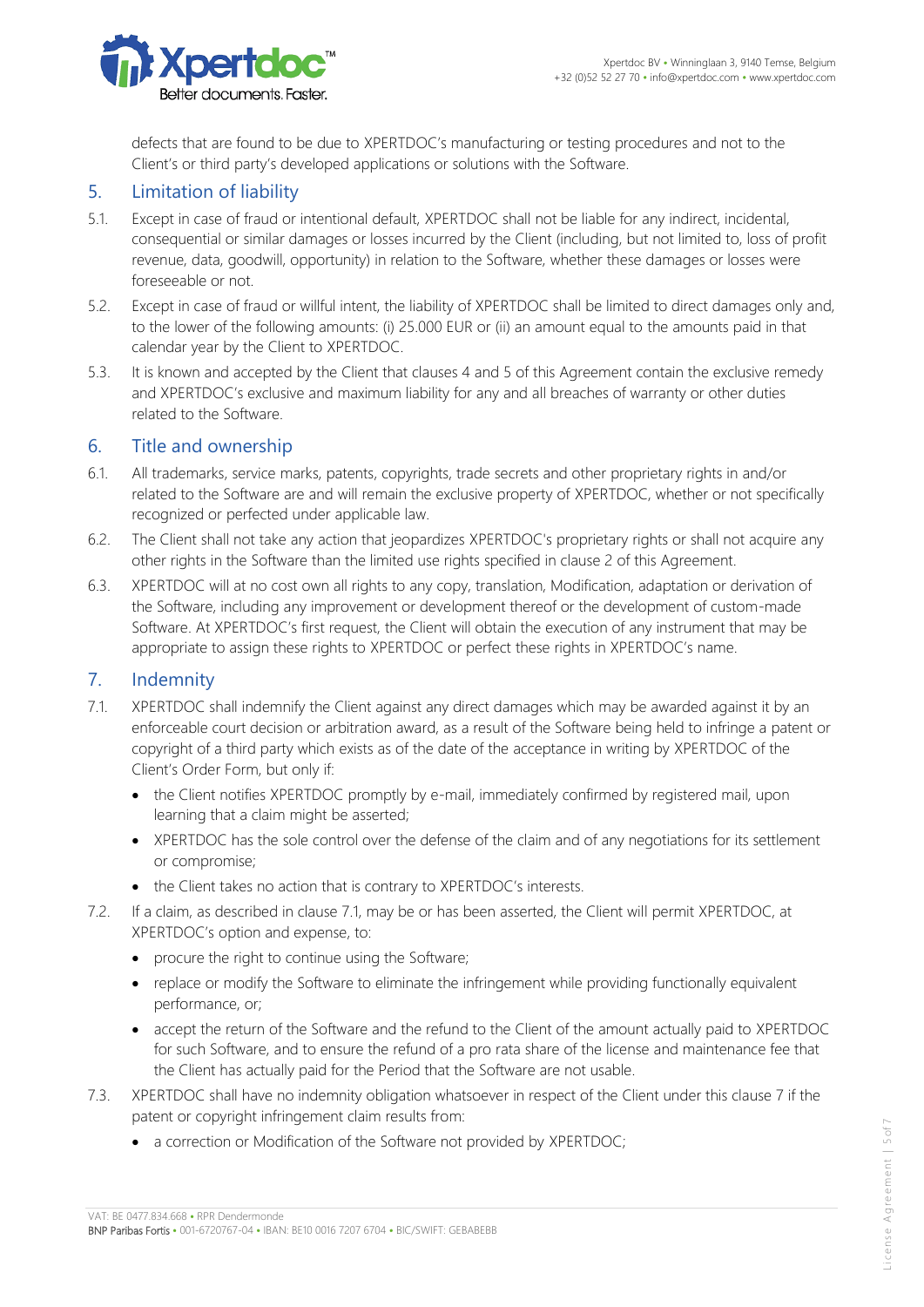

- the failure to promptly install a Modification, an Update or an Upgrade which would resolve the infringement;
- the use of the Software by the Client in a manner not consistent with the terms of this Agreement or the reasonable instructions of XPERTDOC or;
- the combination of the Software with other non-XPERTDOC software.

## 8. Confidentiality

- 8.1. Each Party acknowledges that in the course of this Agreement, a Party (the "Receiving Party") may become privy to Confidential Information which is disclosed by the other Party (the "Disclosing Party").
- 8.2. The Receiving Party shall keep all Confidential Information confidential. The Receiving Party shall not disclose Confidential Information to any other person, and shall not use Confidential Information for any purposes other than for the purposes of this Agreement. The Receiving Party shall safeguard the Confidential Information to the same extent that it safeguards its own confidential and proprietary information and in any event with no less care than a reasonable degree of protection.
- 8.3. Each Party agrees that before any of its subcontractors and/or agents may be given access to Confidential Information, each such subcontractor and/or agent shall agree to be bound by a confidentiality undertaking comparable to the terms of this Agreement. Notwithstanding the return of any Confidential Information, each Party and its subcontractors and/or agents will continue to hold in confidence all Confidential Information, which obligation shall survive any termination of this Agreement.
- 8.4. In the event the Receiving Party is requested or required to disclose, by court order or regulatory decision, any of the Disclosing Party's Confidential Information, the Receiving Party shall provide the Disclosing Party with prompt written notice so that the Disclosing Party may seek a protective order or other appropriate remedy and/or waive compliance with the provisions of this Agreement. The Receiving Party shall furnish only that portion of the Confidential Information which is legally required.
- 8.5. Within ten (10) Business Days upon (i) the termination of this Agreement or (ii) the Disclosing Party's reasonable earlier request at any time, the Receiving Party shall destroy or return to the Disclosing Party (at its option) any and all of the Disclosing Party's Confidential Information, and shall purge all copies and traces of the same from any storage location and/or media.
- 8.6. The confidentiality undertaking under this clause 8 shall not be applicable if the Confidential Information:
	- had entered the public domain prior to being divulged or thereafter, but without any breach of confidentiality undertaking; or
	- had been legitimately obtained from a third party neither tied by an obligation of confidentiality nor professional secrecy; or
	- was independently created by the Receiving Party without use of any Confidential Information of the Disclosing Party; or
	- was already known or developed by the Receiving Party, as can be demonstrated by documentary evidence.
- 8.7. Any infringement by the Client of his obligations under this clause 8 will entitle XPERTDOC to claim payment of a 25.000,00 EUR lump sum, without prejudice to XPERTDOC's right to claim higher damages if XPERTDOC can prove the existence of such higher damages.

### 9. Audit and inspection

9.1. XPERTDOC may request that Client provide a certification to the effect that actual usage of the Software is in compliance with the terms of this Agreement and any ordering document like the Order Form. In addition, XPERTDOC may monitor or upon five (5) business day advance notice, perform an audit to determine compliance with the licensing terms and/or subscription terms of this Agreement and any ordering document like the Order Form during the Client's regular business hours, at Client's head office, and which audit shall not unreasonably interfere with Client's course of business. For greater certainty, XPERTDOC will